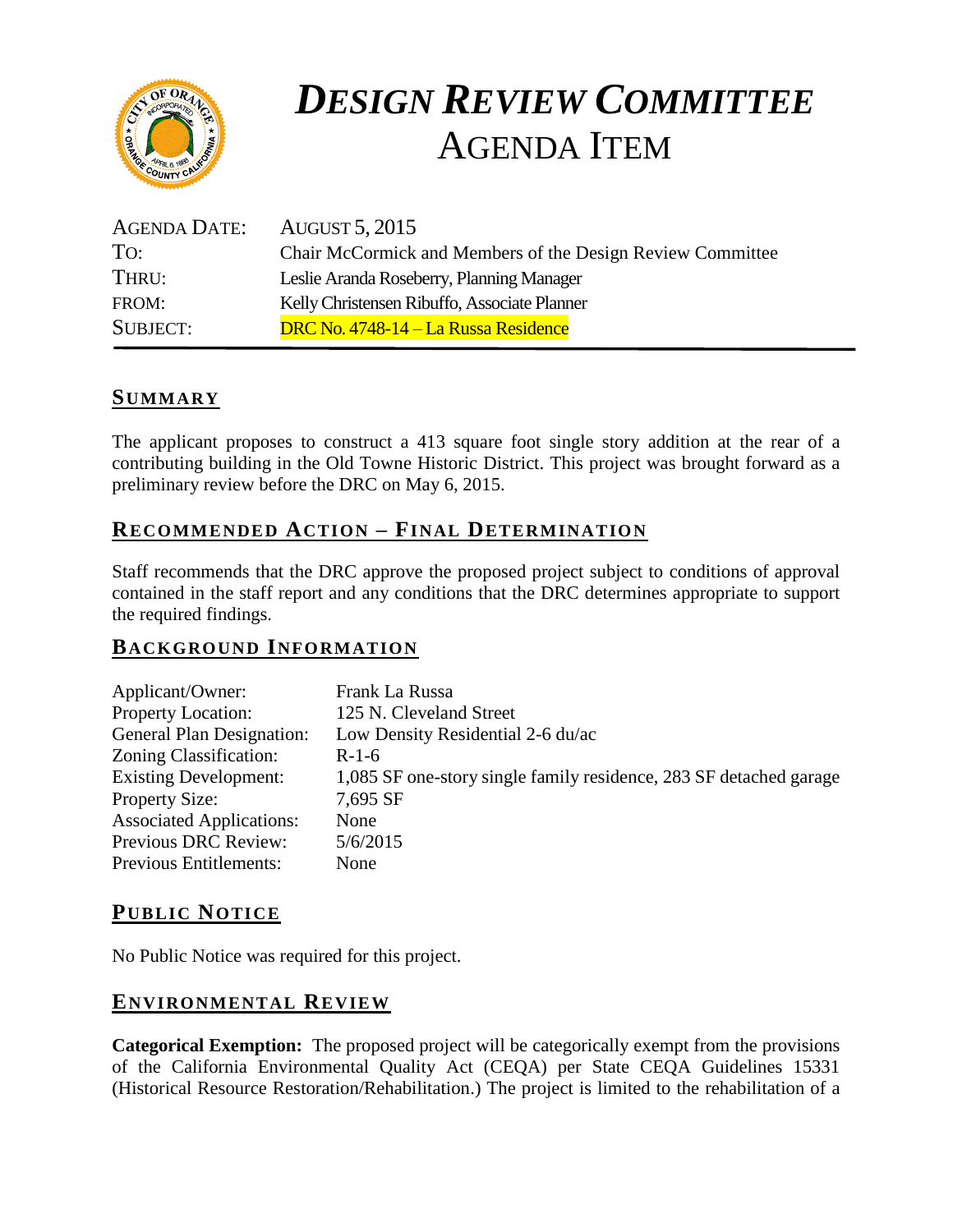historical resource and will be in conformance with the *Secretary of the Interior's Standards for the Treatment of Historic Properties (Secretary's Standards)* and the Old Towne Design Standards. There is no environmental public review required for a Categorical Exemption.

# **PROJECT DESCRIP TION**

The applicant proposes to construct a 413 square foot single story addition on the rear (east) elevation of a contributing building in the Old Towne Historic District. The proposed addition would add a master bedroom and bathroom as well as an extension to the existing kitchen. Due to the placement of the addition, it would not be directly visible from N. Cleveland Street. The existing site Floor Area Ratio (FAR) is 0.117; the proposed FAR is 0.231. As proposed, the design of the addition meets the minimum development requirements for the R-1-6 zoning district.

The proposed addition spans the nearly full width of the building, with a longer 'L' shaped wing on the north side of the elevation. No portion of the addition roof extends above the ridge lines of the historic building. The north side of the addition follows the gable roofline of the existing building, while the south portion, which extends off the kitchen, has a shed roofline to give this portion of the building the scale and appearance of a service porch. The proposed cladding is wood lap siding, with a wider proposed reveal to differentiate it from the original historic siding. The wood double-hung windows in the addition will be trimmed with slightly different dimension trim to further differentiate it from the original structure.

The application for this project was originally submitted on May 1, 2014. Staff has been working with the applicant in order to bring the scope of the project in conformance with the *Secretary of the Interior's Standards for Rehabilitation* and the *Historic Design Standards for Old Towne*. Staff had concerns with the compatibility of the addition in the original proposal, and brought the plans before the DRC on May 6, 2015 for preliminary review and comment. All application materials received have been included as attachments to this report.

After the preliminary review, staff has continued to work with the applicant to incorporate the DRC's comments into the design of the addition. While overall the addition now meets the intent of the DRC's comments and the *Secretary of the Interior's Standards*, there appear to be drawing and rendering issues that continue to linger in the proposed plans. Staff has addressed these discrepancies in the Analysis section of this report and recommended conditions that would allow the project to continue forward to plan check.

# **EXISTING SITE**

The site is developed with a 1,085 square foot single family residence and a 283 square foot detached garage. The single family residence was constructed c. 1920 in the Craftsman Bungalow style. The detached garage was likely constructed around the same time as the residence. The property is a contributor to the National Register-listed Old Towne Historic District.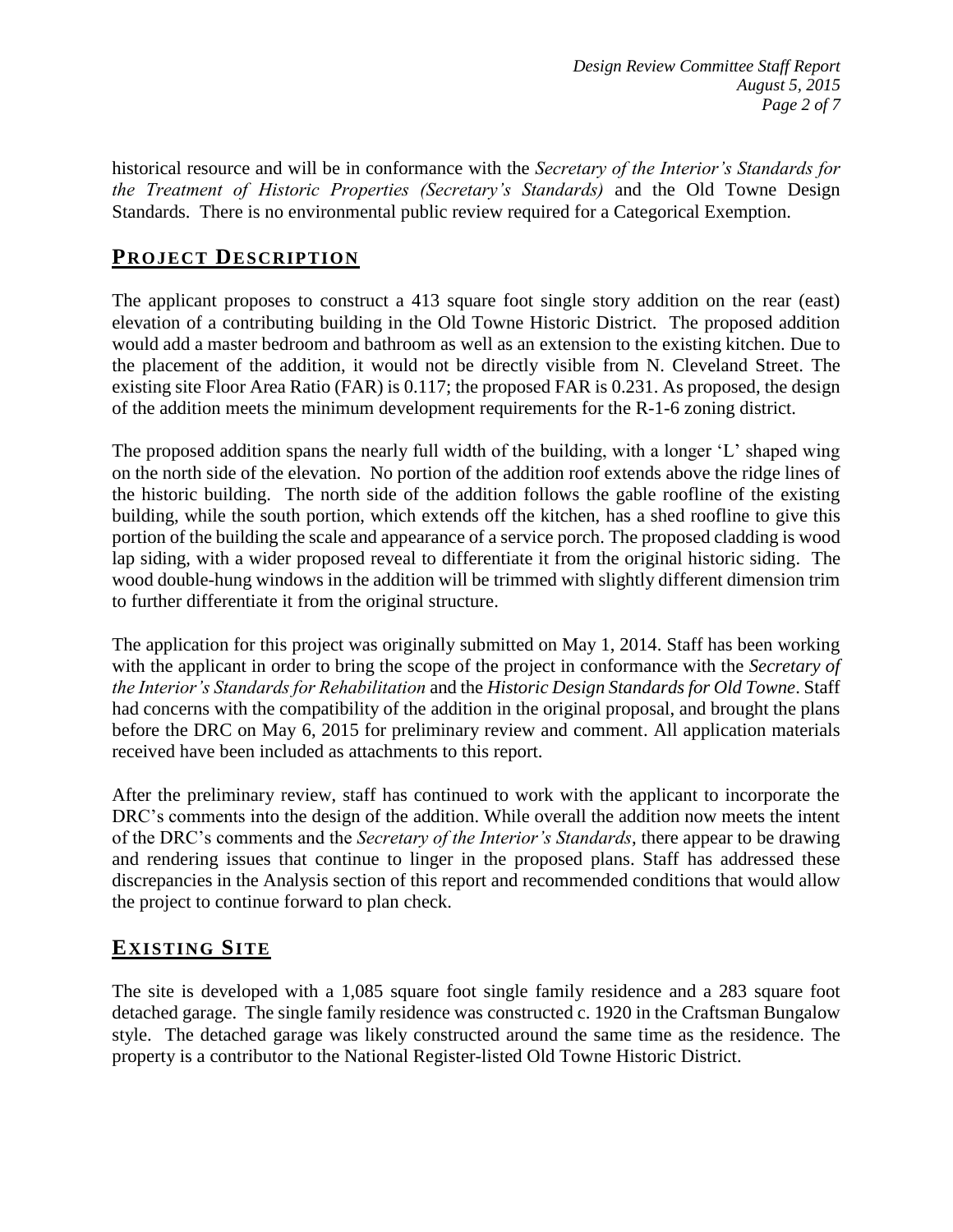# **EXISTING AREA CONTEXT**

The subject property is surrounded to the north, east and west by other single family residences in the R-1-6 zoning district. Almost all of the properties fronting N. Cleveland Street are contributing resources to the Historic District. The south side of the property is bordered by the alley that runs parallel to E. Chapman Avenue, separating the residential properties from the commercial properties on the street.

# **EVALUATION CRITERIA**

Orange Municipal Code (OMC) Section 17.10.070 establishes the general criteria the DRC should use when reviewing the project. This section states the following:

The project shall have an internally consistent, integrated design theme, which is reflected in the following elements:

#### 1. **Architectural Features**.

- a. The architectural features shall reflect a similar design style or period.
- b. Creative building elements and identifying features should be used to create a high quality project with visual interest and an architectural style.

#### 2. **Landscape**.

- a. The type, size and location of landscape materials shall support the project's overall design concept.
- b. Landscaping shall not obstruct visibility of required addressing, nor shall it obstruct the vision of motorists or pedestrians in proximity to the site.
- c. Landscape areas shall be provided in and around parking lots to break up the appearance of large expanses of hardscape.
- 3. **Signage**. All signage shall be compatible with the building(s) design, scale, colors, materials and lighting.
- 4. **Secondary Functional and Accessory Features**. Trash receptacles, storage and loading areas, transformers and mechanical equipment shall be screened in a manner, which is architecturally compatible with the principal building(s).

### **ANALY SIS/STATEMENT OF THE ISSUES**

#### Issue 1: Preliminary Review Comments

The Committee provided the applicant with substantial feedback during the preliminary review for the project. The final meeting minutes are included as Attachment 5 of this report. Below is a summary of the main comments, and how the applicant's designer has addressed them in the revised design.

#### *Differentiation between Addition and House*

The DRC was concerned that there was a lack of a setback in the façade or other demarcation between the original portion of the house and the new addition, and that the amount of historic fabric that would be removed was in conflict with Standards #9 and #10 of the Secretary of the Interior's Standards.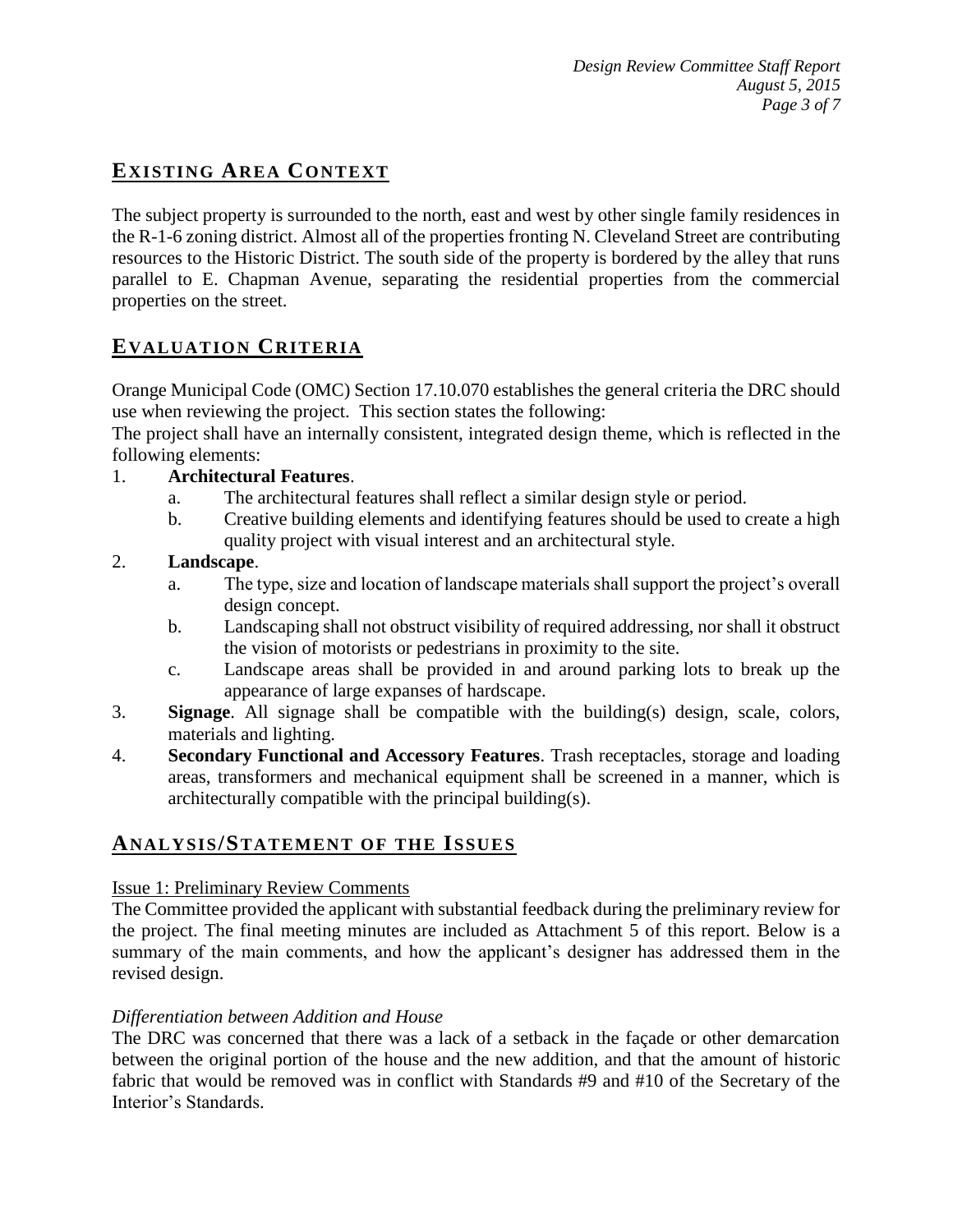To address these concerns, the designer has incorporated the following design features:

- Offset the addition 2" from the north elevation and 1 foot from the south elevation
- Has provided for 6" wide siding on the addition, as compared to 3" on the original house
- Different window framing details

#### *Reuse of Historic Fabric*

The DRC wanted to see that important historic details of the building, such as the corbels and windows, be salvaged for reuse on the new addition where appropriate.

Three (3) original corbels will need to be removed from the rear elevation of the house as part of the addition. The applicant has not provided any notes stating that any historic fabric will be reused on the addition, and staff has provided a condition of approval requiring that the corbels, which as are important character defining feature, be salvaged and reused if possible.

#### *Design of the Kitchen Addition*

The Committee gave the applicant guidance on the design on the south portion of the addition. The preliminary design included a skirted dutch gable roof to accommodate a full width addition flush with the south side of the building. The DRC recommended that it would be appropriate to inset the addition from the south elevation and use a shed roof form to mimic a traditional Old Towne service porch.

In response, the applicant has inset the addition 1 foot from the south elevation and provided for a ¾" over 12 shed roof slope that will fit underneath the existing roofline of the building.

#### Issue 2: Rendering Errors

In reviewing the revised plans submitted by the applicant, the following drawing/rendering errors were identified:

#### *Driveway*

In addition to the work proposed for the residence, the property owner has also installed a new driveway, with a curb cut existing onto N. Cleveland Street. The driveway and curb cut did not require DRC review and have already been reviewed and approved by the Planning Division and Public Works. The driveway as shown in the plans included as Attachment 2 (Sheets A-2 and A-3) is out of date and reflects an older proposal for the driveway.

# **ADVISORY BOARD RECOMMENDATION**

None.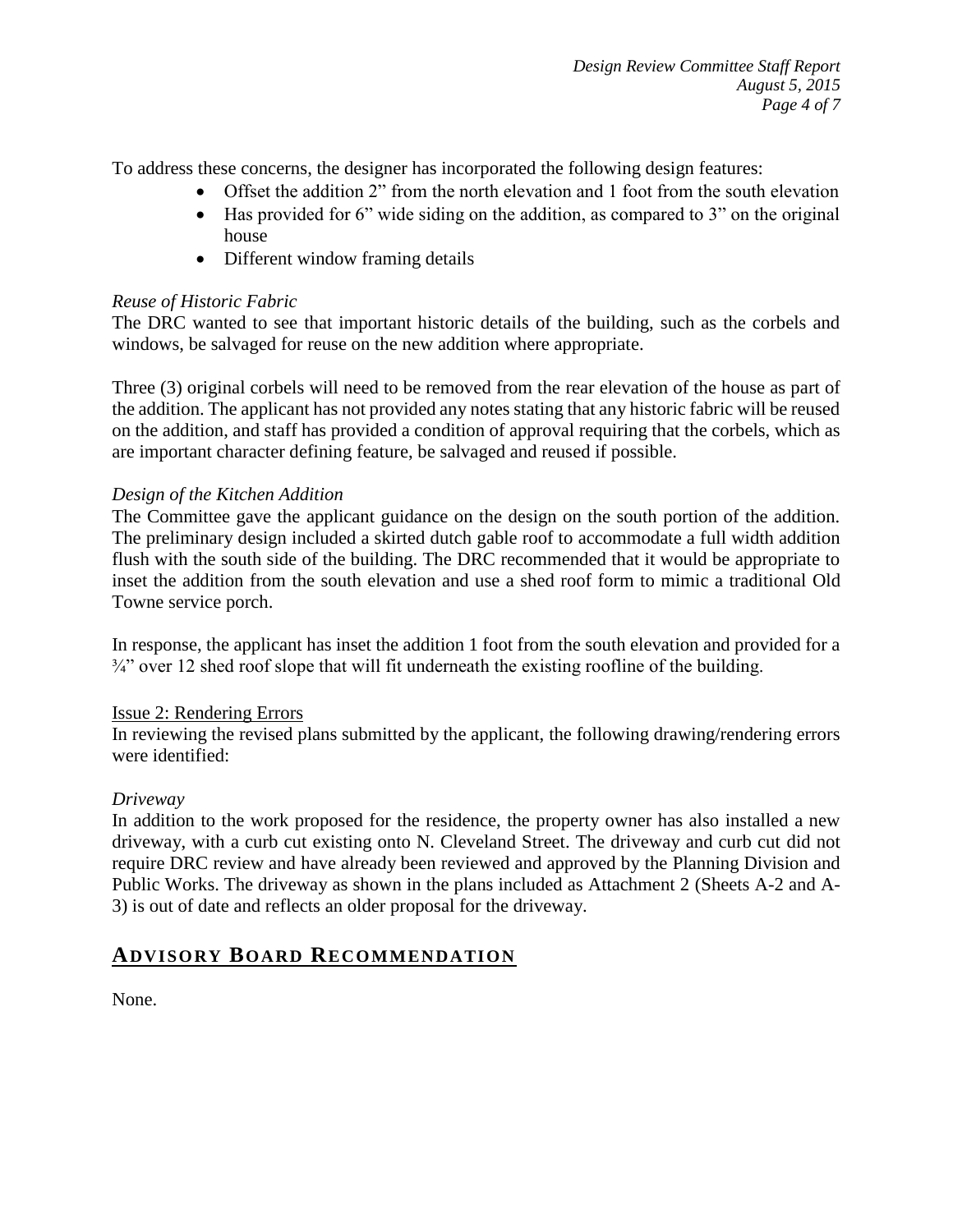# **STAFF RECOMMENDATION AND REQUIRED FINDINGS**

The courts define a "Finding" as a conclusion which describes the method of analysis decision makers utilize to make the final decision. A decision making body "makes a Finding," or draws a conclusion, through identifying evidence in the record (i.e., testimony, reports, environmental documents, etc.) and should not contain unsupported statements. The statements which support the Findings bridge the gap between the raw data and the ultimate decision, thereby showing the rational decision making process that took place. The "Findings" are, in essence, the ultimate conclusions which must be reached in order to approve (or recommend approval of) a project. The same holds true if denying a project; the decision making body must detail why it cannot make the Findings.

The Findings are applied as appropriate to each project.Below are the four findings that, as applicable, are used to determine whether a project meets the intent of the code related to design review and historic preservation guidelines:

- *1. In the Old Towne Historic District, the proposed work conforms to the prescriptive standards and design criteria referenced and/or recommended by the DRC or other reviewing body for the project (OMC 17.10.070.F.1).* The proposed project is in conformance with the Old Towne Design Standards. The mass and scale of the addition are appropriate for the size of the residence. Based on the preliminary feedback from the DRC design features have also been integrated to differentiate the addition from the original portion of the house. The proposed addition will not have an adverse impact on the historic integrity of the property or the character of the surrounding Old Towne Historic District.
- *2. In any National Register Historic District, the proposed work complies with the Secretary of the Interior's standards and guidelines (OMC 17.10.07.F.2).* The proposed project is consistent with the Secretary of the Interior's Standards, specifically Standards #9 and #10 related to the compatibility of new additions to historic properties. The addition is subordinate to the original house, there is a clear distinction between original fabric and the addition, and if removed the original form of the house could be reconstructed.
- *3. The project design upholds community aesthetics through the use of an internally consistent, integrated design theme and is consistent with all adopted specific plans, applicable design standards, and their required findings (OMC 17.10.07.F.3).* With the conditions recommended by Staff, the proposed work conforms to the prescriptive standards and design criteria set forth in the Old Towne Design Standards and Orange Municipal Code. The addition design is consistent in scale and massing with the existing historic building, with small modifications made to the design to differentiate it from the historic house.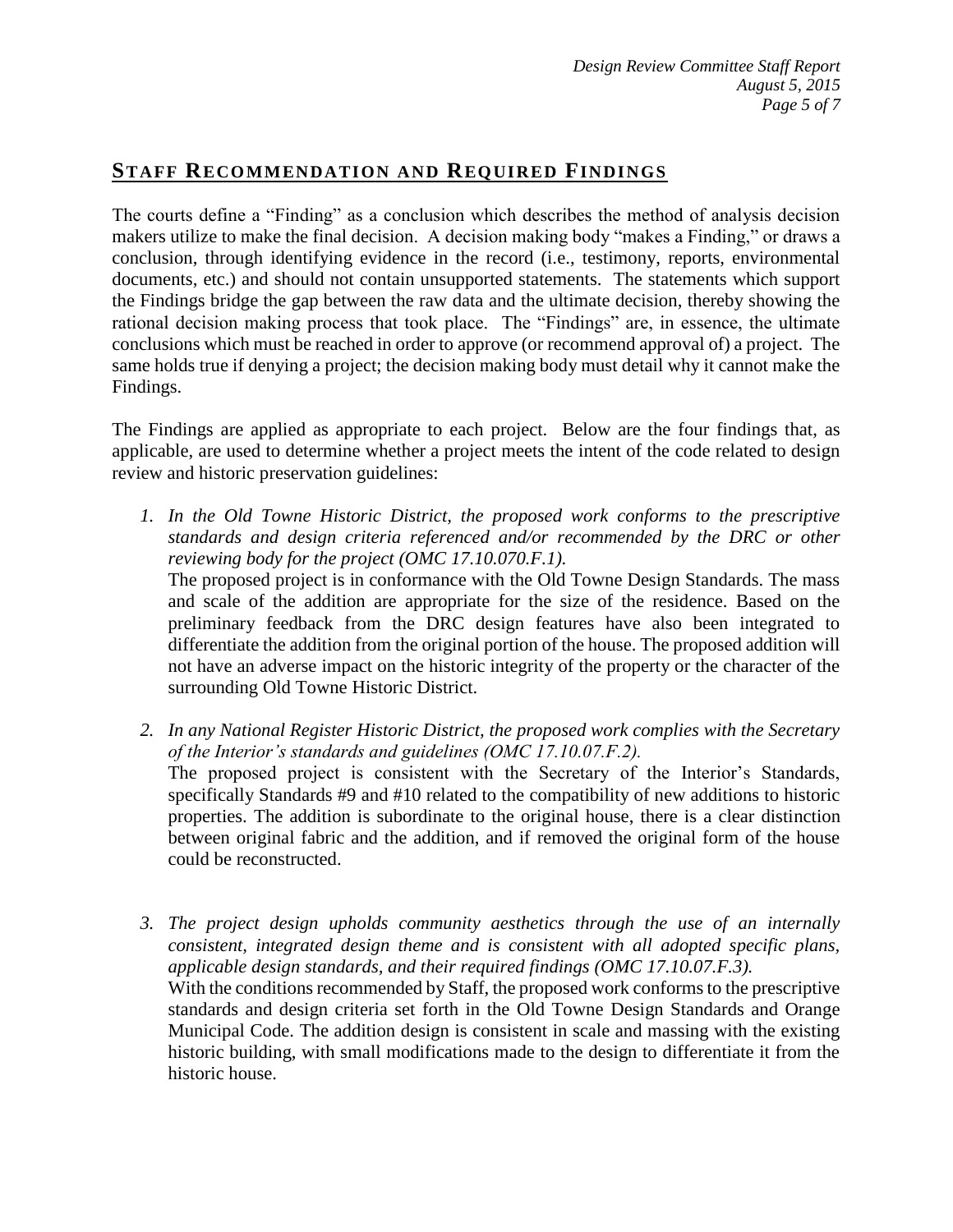*4. For infill residential development, as specified in the City of Orange Infill Residential Design Guidelines, the new structure(s) or addition are compatible with the scale, massing, orientation, and articulation of the surrounding development and will preserve or enhance existing neighborhood character (OMC 17.10.07.F.4).* The Infill Design Guidelines are not applicable to this project, as the size of the addition is less than 50% of the existing square footage of the house.

At this time staff has no recommendation regarding the proposed project, and is only looking for preliminary feedback regarding the application.

## **RECOMMENDED CONDITIONS**

The approval of this project is subject to the following conditions:

- 1. All original corbels on the rear elevation of the building shall be salvaged for reuse on the gable roof of the new rear elevation.
- 2. Before building permit submittal, one set of revised architectural plans shall be submitted to the Planning Division for review so that staff may verify that all rendering and drawings errors have been corrected, as follows:

a.Sheets A-3 and A-4 shall be corrected to show the correct configuration of the driveway on the site.

- 3. This project is approved as a precise plan. All work shall conform in substance and be maintained in general conformance with plans and exhibits labeled as Attachment 2, including modifications required by the conditions of approval, and as recommended for approval by the Design Review Committee. Any changes from the approved plans shall be subject to subsequent review and approval by the Design Review Committee.
- 4. The applicant agrees to indemnify, hold harmless, and defend the City, its officers, agents and employees from any and all liability or claims that may be brought against the City arising out of its approval of this permit, save and except that caused by the City's active negligence.
- 5. Construction permits shall be obtained for all future construction work, as required by the City of Orange, Community Development Department's Building Division. Failure to obtain the required building permits will be cause for revocation of this permit.
- 6. If not utilized, project approval expires twenty-four months from the approval date. Extensions of time may be granted in accordance with OMC Section 17.08.060. The Planning entitlements expire unless Building Permits are pulled within 2 years of the original approval.